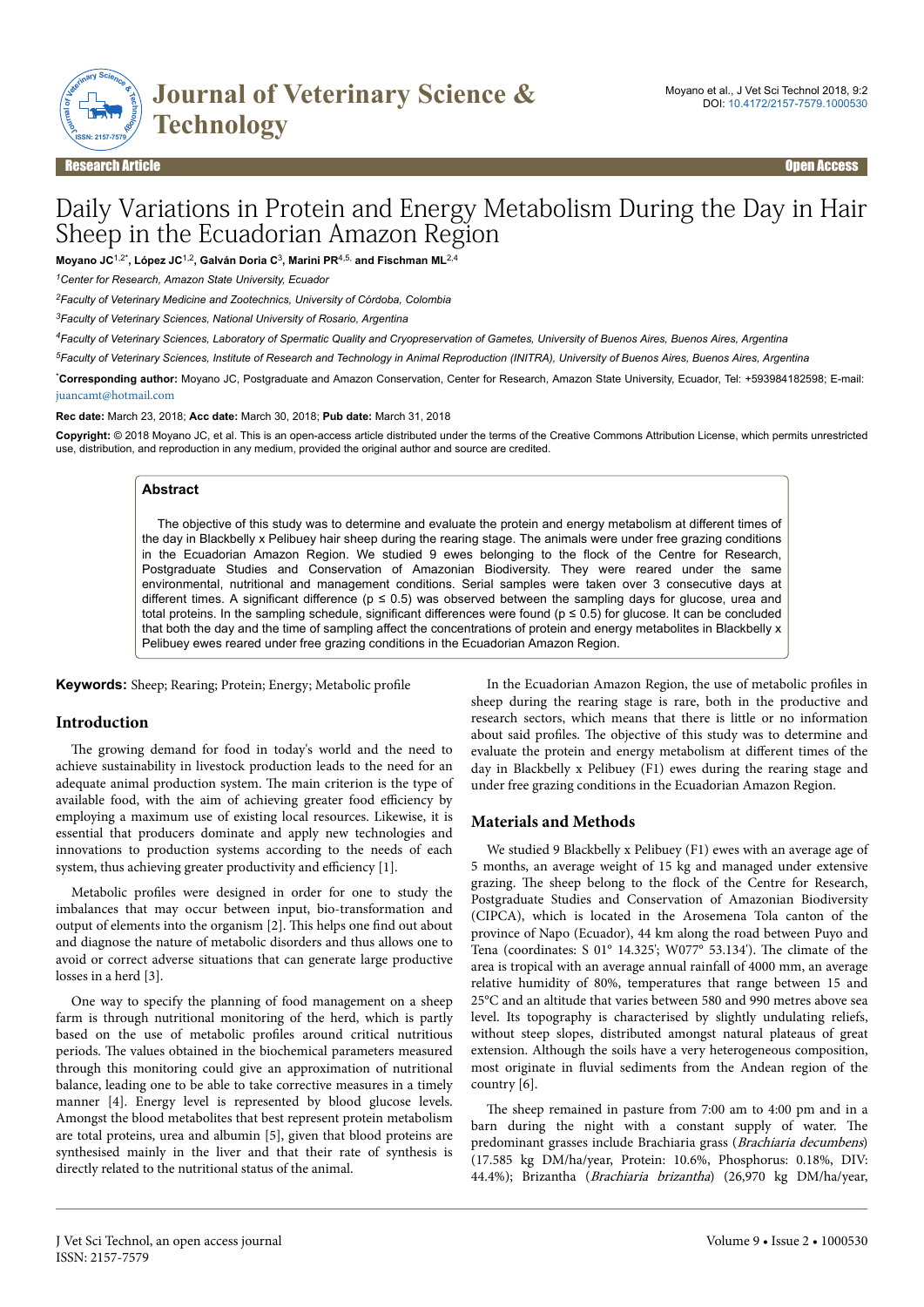Protein: 10.1%, Phosphorus: 0.18%, DIV: 44.1%); Forage peanut (Arachis pintoi) (6,212 kg DM/ha/year, Protein: 19.4%, Phosphorus: 0.21%, DIV: 59.2%); Desmodium (Desmodium ovalifolium) (5,890 kg DM/ha/year, Protein: 16.3%, Phosphorus: 0.16%, DIV: 39.6%) and Brazilian alfalfa (Stylosanthes guianensis) (15,237 kg DM/ha/year, Protein: 21.4%, Phosphorus: 0.4%, DIV: 48.7%) [7-9].

The sanitary management habitually used for the CIPCA sheep herd was applied. This includes deworming, baths against ticks and flies and vaccinations for foot and mouth disease, bovine rabies and vesicular stomatitis

Serial samples were taken over three consecutive days in April 2017 at different times: 7:00 am, 9:30 am, 11:30 am and 1:30 pm. From each animal, 5 ml of blood was taken by venipuncture in the coccygeal vein using anticoagulant-free vacuum tubes (BD Vacutainer® red cap). After that, the blood samples were centrifuged (3,000 rpm, for 30 min) to separate out the serum, which was stored at -20°C until processing. The variables measured were Glucose, Urea, Creatinine and Total **Proteins** 

The Glucose, Urea, Creatinine and Total Protein determinations were made by molecular spectrophotometry (Thermo Scientific, Series GENESYS 10 UV, Waltham, Massachusetts, USA), using HUMAN® diagnostic kits (Gesellschaft für Biochemicand Diagnostica mbH).

The kit for glucose determination is based on the GOD-PAP method using the colorimetric enzymatic test without deproteinisation of the sample. The Urea dosing kit uses the modified Berthelot method, colorimetric enzymatic analysis. The Creatinine is based on the Jaffé Reaction, colorimetric test for kinetic measurements, which does not require deproteinisation. As for the kit for total protein determination, it is a colorimetric test based on the Biuret method.

The data obtained were organised and tabulated for subsequent analysis by means of descriptive statistics to determine mean and standard error. The differences between the means were subjected to an analysis of variance with the criterion of classification and also to HSD multiple comparison tests of Turkey-Kramer HSD ( $p \le 0.05$ ). All statistical analyses were performed using the JMP programme, version 5.0 for Windows (JMP®, 2003).

# **Results and Discussion**

#### Glucose

The means per day and per sampling hour are within the normal range, however, they are close to the lower limit of 44-81.2 mg/dl [10]. The blood glucose concentration found in the analysed ewes was 52.9  $\pm$  5.1 mg/dl, which is below the reported concentrations [11], in pregnant ewes (62.2  $\pm$  11.8 mg/dl), in non-pregnant hair sheep (75.6  $\pm$ 27.5 mg/dl) [12], in the Creole sheep breed Serrana Lanada [13] (83.9  $\pm$  37.6 mg/dl) and in non-pregnant Tsigai ewes [14] (69.6  $\pm$  5.8 mg/dl) and higher than those reported by Tabeleão et al. [15] in young sheep supplemented with the Ille and Corriedale breeds (31.5 mg/dl). These low blood glucose levels may indicate a low energy intake in the ingested forages, what would result in the females not gaining weight on a daily basis which is necessary in order to be put to service for the first time (Table 1).

| Dav | Mean ± SE        | Time  | Mean ± SE        |
|-----|------------------|-------|------------------|
|     | $57.4 \pm 2.3 a$ | 07:30 | $59.2 \pm 2.6$ a |

| 2                                                                                           | $54.1 \pm 1.8$ a | 09:30 | $53.0 \pm 2.3$ ab |
|---------------------------------------------------------------------------------------------|------------------|-------|-------------------|
| 3                                                                                           | $47.4 \pm 1.2$ b | 11:30 | $49.7 \pm 2.0$ b  |
|                                                                                             |                  | 13:30 | $49.8 \pm 1.2$ b  |
| <b>Note:</b> Different letters in each column indicate significant differences $p \le 0.05$ |                  |       |                   |

Table 1: Blood glucose values in sheep according to day and time of sampling (mg/dl).

## Protein profile

The average values of total proteins found in this study are summarised in Table 2. The values are within the normal values [10]: 5.9-7.8 g/dl. A significant difference ( $p \le 0.5$ ) was observed between days, but not between sampling times ( $p \ge 0.5$ ). The mean found for the concentration of total proteins was  $6.7 \pm 0.3$  g/dl, which is similar to those in ewes  $(6.9 \text{ g/dl})$  [13], lower than those found in nonpregnant hair sheep (8.5  $\pm$  2.8 g/dl) [12] and higher than those found, in pregnant ewes  $(3.6 \pm 1.3 \text{ g/dl})$  [16], in pregnant ewes  $(5.8 \pm 0.1 \text{ g/dl})$ [11] and in ewes at the end of gestation  $(3.3 \pm 1.1 \text{ g/d})$  [17]. This fact may be related to the physiological state of the animals in this study, since they are sheep in an active growth stage, influenced by both growth hormones and sexual hormones, which act as powerful anabolics, especially in the muscles, stimulating the uptake of amino acids and protein synthesis and in turn inhibiting proteolysis [18].

| Day                                                                                              | Mean ± SE        | Time  | Mean ± SE       |
|--------------------------------------------------------------------------------------------------|------------------|-------|-----------------|
| 1                                                                                                | $7.0 \pm 0.1 a$  | 07:30 | $6.7 \pm 0.1 a$ |
| 2                                                                                                | $6.7 \pm 0.1$ ab | 09:30 | $6.6 \pm 0.1 a$ |
| 3                                                                                                | $6.5 \pm 0.1$ b  | 11:30 | $6.8 \pm 0.1 a$ |
|                                                                                                  |                  | 13:30 | $6.6 \pm 0.1 a$ |
| Nata: $\bigcap$ ifferent lettere in each eskump indicate significant differences $n \times 0.05$ |                  |       |                 |

Note: Different letters in each column indicate significant differences  $p \le 0.05$ .

Table 2: Total protein values in sheep according to day and time of sampling (g/dl).

### Urea

Table 3 shows the average values obtained for urea over the three days and at different sampling times; a significant difference was found ( $p \le 0.5$ ) between days, but not between sampling times ( $p \ge 0.5$ ). The average value per day and per sampling time was  $32.3 \pm 4.6$  mg/dl, which is above the normal values for this metabolite (10.3-24.6 mg/dl) [10]. When compared to other studies, the mean found for the concentration of urea was similar to those reported by Moris [11], in gestating female hair sheep (32.5  $\pm$  15.8 mg/dl) and above those recorded in Santa Ines sheep (26.7  $\pm$  2.2 mg/dl) in grazing systems [19]. The values found in this study indicate a balance in the protein. Although the individuals studied have a low protein diet and consume forages with high fibre contents, the protein balance does not seem to have been affected.

| Day | Mean ± SE        | <b>Time</b> | Mean ± SE        |
|-----|------------------|-------------|------------------|
|     | $37.4 \pm 1.5$ a | 07:30       | $35.0 \pm 2.0 a$ |
|     | $31.2 \pm 0.9$ b | 09:30       | $31.4 \pm 1.4 a$ |

Page 2 of 3